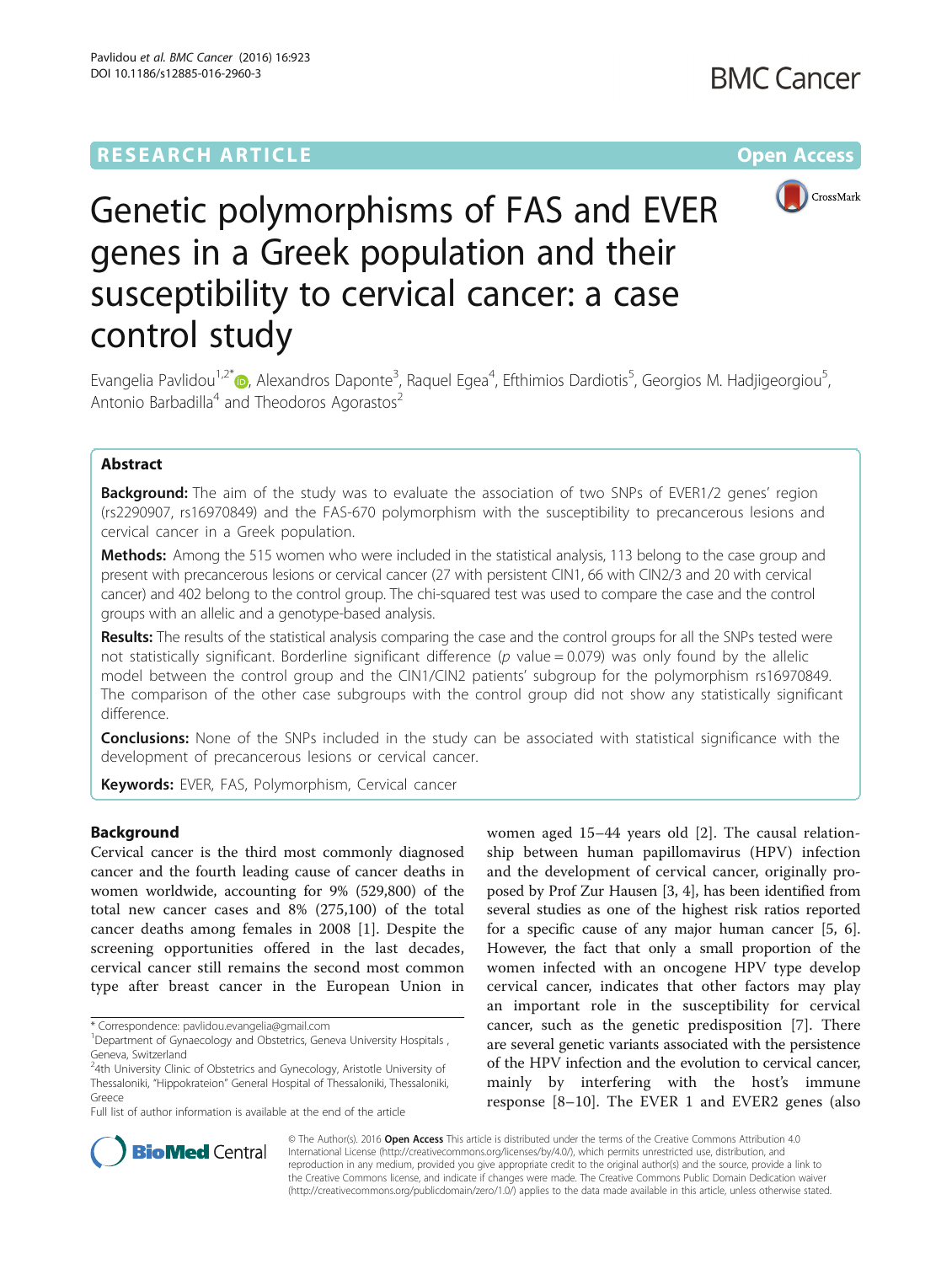referred to as TMC6 and TMC8 genes), located on the chromosome 17q25 are two of the genetic polymorphisms which were recently related to cervical cancer. These genes are most widely known for the development of the rare autosomal recessive disease of Epidermodysplasia Verruciformis (EV) which is associated with extremely high sensitivity to HPV infections by HPV types belonging to the beta-genus [\[11](#page-6-0)]. Although the exact mechanism of this uncommon susceptibility to HPV infections remains unknown, it has been shown that loss-of-function mutations in TMC6 or TMC8 genes play an important role in most of the EV cases [[12\]](#page-6-0). The TMC6 and TMC8 proteins seem to participate also in the regulation of cellular zinc homeostasis in keratinocytes and lymphocytes, thus they can influence several signal transduction pathways in different cell types [\[12](#page-6-0), [13\]](#page-6-0). Concerning the association of EVER1/2 genes with the development of cervical cancer, Wang et al. studied 7140 single nucleotide polymorphisms (SNPs) from 305 genes potentially related to the DNA repair mechanisms, the HPV infection and the entry of the HPV virus in the host cells [\[14\]](#page-6-0). The study included 416 women with cervical intraepithelial neoplasia grade 3 (CIN3) or cervical cancer, 356 women with persistent HPV infection and 425 controls. The sample consisted of women who participated in the population-based cohort study of women in Guanacaste, Costa Rica [[15](#page-6-0)] and 331 supplemental CIN3 and cancer cases from Guanacaste who were not participants in the natural history study. The SNP rs9893818, which is located near the EVER1/2 genes, was classified among the regions that present a statistically significant association with the progression of the HPV infection to CIN3/cervical cancer [[14\]](#page-6-0). Recently, Castro et al. analysed 22 SNPs across an extended genomic region that harbours TMC6 and TMC8 genes in 2989 patients with CIN3 (93%) or invasive cervical carcinoma (ICC) (7%) and 2281 controls from the Swedish population [[16\]](#page-6-0). The study included two Swedish cohorts. Cohort 1 was based on a nested study within the Northern Sweden Health and Disease Study Cohort [\[9](#page-6-0)]. Cohort 2 included women from families with at least two affected women from all of Sweden [[17](#page-6-0)]. Two of the SNPs studied (rs2290907 and rs16970849) were found to be significantly correlated with cervical cancer (CIN3 and ICC) [[16](#page-6-0)].

Another genetic locus widely studied in cervical carcinogenesis is the encoding gene of the cell surface death receptor FAS/CD95, which belongs to the wide family of tumor necrosis factor (TNF) receptors. Although cervical cancer cells can induce the tumor-specific cytotoxic T lymphocytes (CTLs) apoptosis, the fact that an anti-CD95 antibody could block apoptosis, indicates that tumor cells induce apoptosis of CTLs through CD95-CD95 ligand (FAS/FASL) interaction [\[18\]](#page-6-0). Cellular apoptosis plays an important role in the human homeostasis and impaired programmed cell death is necessary for tumorigenesis [\[19](#page-6-0)]. Therefore, the expression of the FAS/FASL genes may represent an important element in the susceptibility for the development of cervical cancer. The most widely analysed polymorphism in cervical carcinogenesis is the FAS-670 gene promoter polymorphism (rs1800682). The rs1800682 in the promoter of the FAS gene is located within the consensus sequence of the STAT1 (signal transducer and activator of transcription 1) transcription factor binding site. The binding of the transcription factor STAT1 to the FAS gene is associated with transcriptional activation and expression of the FAS gene [[20](#page-6-0), [21\]](#page-6-0). An A to G change at FAS-670 reduces the expression of the FAS gene by abolishing the gamma interferon activation signal binding site which results in decreased activation of induced cell death [\[21\]](#page-6-0).

The results of several studies analysing the role of the FAS-670 gene promoter polymorphism in cervical carcinogenesis are contradictory. According to the studies of Nunobiki et al. and Ueda et al. in the Japanese population, there is a higher G allele frequency in cases of high-grade squamous intra-epithelial lesions (HSIL) compared to low-grade squamous intra-epithelial lesions (LSIL) [[22](#page-6-0)–[24\]](#page-6-0). There is also an increased OR for GA + GG genotypes in HSIL cases compared to controls, among women infected with high-risk HPV types [\[22](#page-6-0)–[24](#page-6-0)]. Similarly, a statistically significant correlation between the susceptibility for cervical cancer and the AG and combined AG + GG genotypes was observed in a study referring to the Indian population [\[25](#page-6-0)]. The frequency of the A allele and the AA genotype of the FAS-670 polymorphism was found to be higher in cases of HSIL/cervical cancer in two studies of Lai et al. [\[26, 27](#page-6-0)]. The same polymorphism is associated with an increased risk of cervical cancer in Brazilian women younger than 48 years old [\[28](#page-6-0)]. In contrast, no association between the FAS-670 polymorphism and the susceptibility to cervical cancer was shown by several studies in different populations published recently [[29](#page-6-0)–[31\]](#page-6-0). However, even without being correlated with susceptibility to cervical cancer, some genotypes of the FAS/FASL polymorphisms could be related to the risk of lymph node metastasis of cervical cancer [[32](#page-6-0)].

The aim of our study was to evaluate the association of two SNPs of EVER1/2 genes' region (rs2290907, rs16970849) as well as the FAS-670 polymorphism with the susceptibility to precancerous lesions and cervical cancer in a Greek population. The selection of the SNPs rs2290907and rs16970849 was based on the results of the study of Castro et al. [[16\]](#page-6-0) which confirmed a significant correlation between these polymorphisms and cervical cancer. The FAS-670 polymorphism was included in the present study in order to enhance the already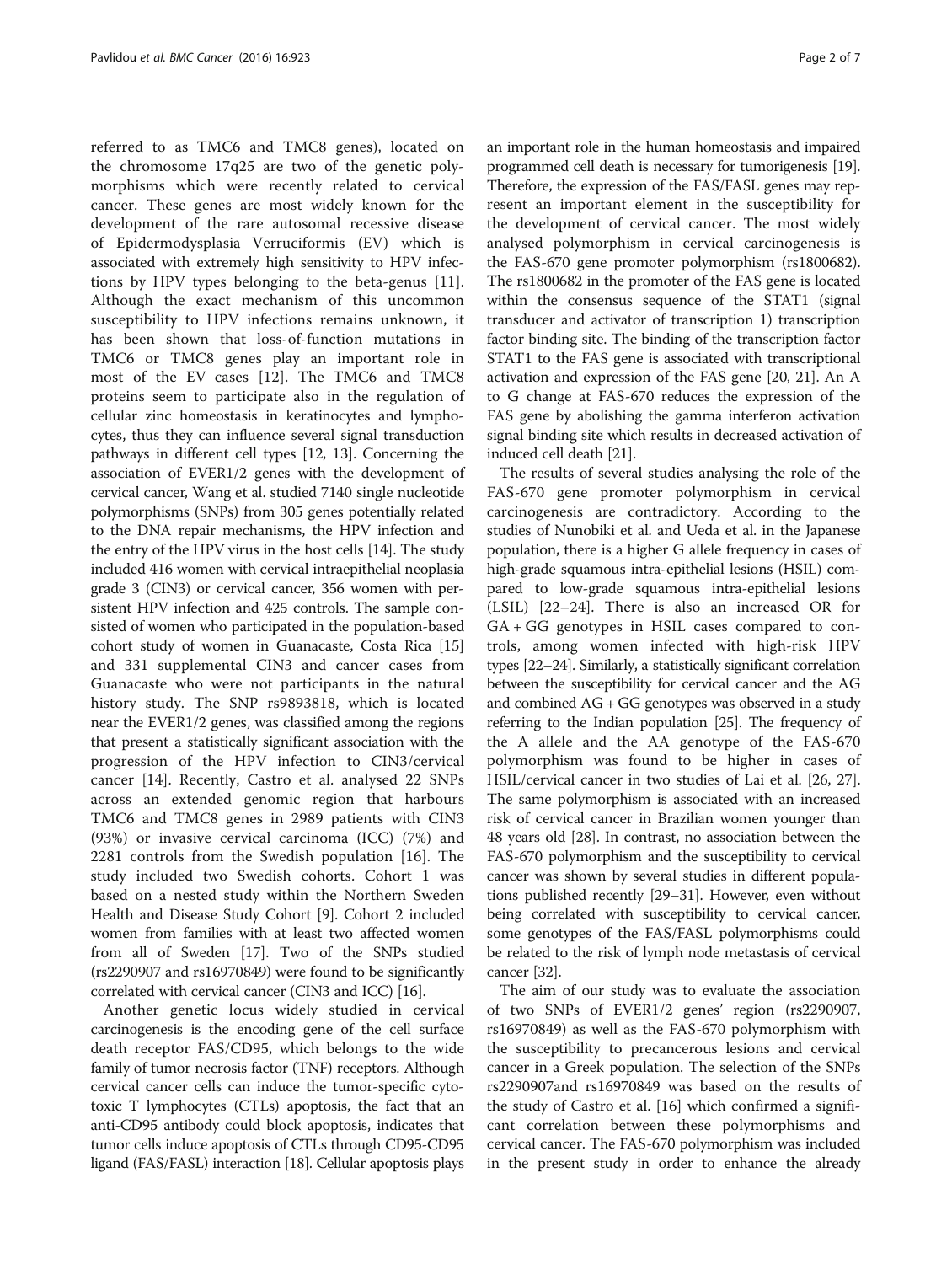existing and quite contradictory data concerning its association with cervical cancer.

#### Methods

# Study population

In total, 525 women participated in our study. Case subjects were selected from patients treated between 2006 and 2011 at the University Clinics of Obstetrics and Gynaecology in the Aristotle University of Thessaloniki in Greece. The case group consisted of women with a medical history of precancerous lesions or cervical cancer. The control group contained healthy subjects with a history of normal cervical cytology. The recruitment of the sample and the classification between case and control subjects was based on the medical history and cytological findings of the participants, as well as their first-degree relatives. The inclusion of the participants in the case group was based on a histopathological diagnosis of precancerous lesions or cervical cancer, while the women belonging to the control group had a normal cervical cytology throughout their regular annual screening. Out of the 525 participants, 10 were excluded from the statistical analysis as none of the three polymorphisms were found in their genetic analysis. Among the 515 women who were finally included in the statistical analysis, 113 presented with precancerous lesions or cervical cancer (27 with persistent CIN1, 66 with CIN2/3 and 20 with cervical cancer) and 402 were classified to the control group. The age was not significantly different between the case and the control group. The mean age for the case group was  $43.75 \pm 16.33$  years and the mean age for the control group was  $45.2 \pm 17.23$  years.

All the participants were subjected to a peripheral blood test, while those that had not had a pap-test in the last year were in addition subjected to cervical cytology.

The study was approved by the local ethical review board of the Aristotle University of Thessaloniki, and all participants provided written informed consent.

## **Genotyping**

Genomic DNA extraction was carried out from 200 μl of EDTA-anticoagulated whole blood using a QIAamp® DNA Blood Mini Kit (Qiagen GmbH, Hilden, Germany) according to the manufacturer's protocol. The EVER1/ EVER2 (rs2290907 and rs16970849) and FAS-670 (rs1800682) SNPs were genotyped with TaqMan allelespecific PCR amplification technology on an ABI PRISM 7900 Sequence Detection System (Applied Biosystems, Foster City, USA) and analysed with the Sequence Detection Software (SDS 2.1, Applied Biosystems, Foster City, USA). Initially observed SNP allelic discrimination curves of all genotypes were confirmed by direct DNA sequencing on an ABI PRISM 3100 genetic analyser (Applied Biosystems, Foster City, USA).

Regarding the linkage-disequilibrium (LD) with other SNPs, according to the International HapMap Project, the FAS gene has three LD blocks and rs1800682 is located in the first LD block and therefore is in high LD with other SNPs within this block. Similarly, the TNRC6C gene has two LD blocks and rs2290907 is located in the second large block. Finally, TMC8 gene has four LD blocks and rs16970849 is located in the last one.

#### Statistical analysis

A power analysis was performed using the CaTS Power Calculator [\[33\]](#page-6-0). Taking into account the number of cases and controls, our study had a power of 80% to detect odds ratios of 1.53, 1.77 and 2.55 for rs1800682, rs2290907 and rs1697084 respectively, assuming the minor allele frequencies of each SNP in the TSI population (Tuscan in Italy which is genetically closer to our population).

Basic statistical analysis for genotype-disease association was performed using the analysis tool PLINK ([http://](http://pngu.mgh.harvard.edu/purcell/plink/) [pngu.mgh.harvard.edu/purcell/plink/\)](http://pngu.mgh.harvard.edu/purcell/plink/) [[34](#page-6-0)]. The initial quality control tests included the calculation of the number of missing genotypes for each SNP and the assessment of the Hardy–Weinberg equilibrium expectation for cases and controls separately with a  $p$  value of 0.001 as the significance threshold. In addition, the Minor Allele Frequency (MAF) was estimated and a test looking for distortion of Mendelian segregation was performed. None of the SNPs were excluded according to the Hardy-Weinberg equilibrium test or non-Mendelian segregation. Once the quality tests were completed, a basic association analysis on an SNP by SNP base was done, comparing allele and genotype frequencies between cases and controls. The Chi-Squared test was used for detecting potential genotype-disease correlation and its associated  $p$ -value, as well as the odds-ratio (OR), for each SNP were calculated.

### Results

The genetic characteristics (gene, chromosome, chromosomal position, distance from the gene start, location, function and minor allele frequencies) of the three SNPs included in our study, are summarised in Table [1](#page-3-0). The allelic as well as the genotype frequencies for all SNPs in the case and control group are summarised in Table [2](#page-3-0). Table [3](#page-4-0) shows the results of the chi-squared tests performed to detect any association between the three SNPs and the development of precancerous lesions or cervical cancer. The large  $p$  values varying between 0.26 and 0.98 indicated no statistically significant differences between the case and the control group for all the SNPs tested.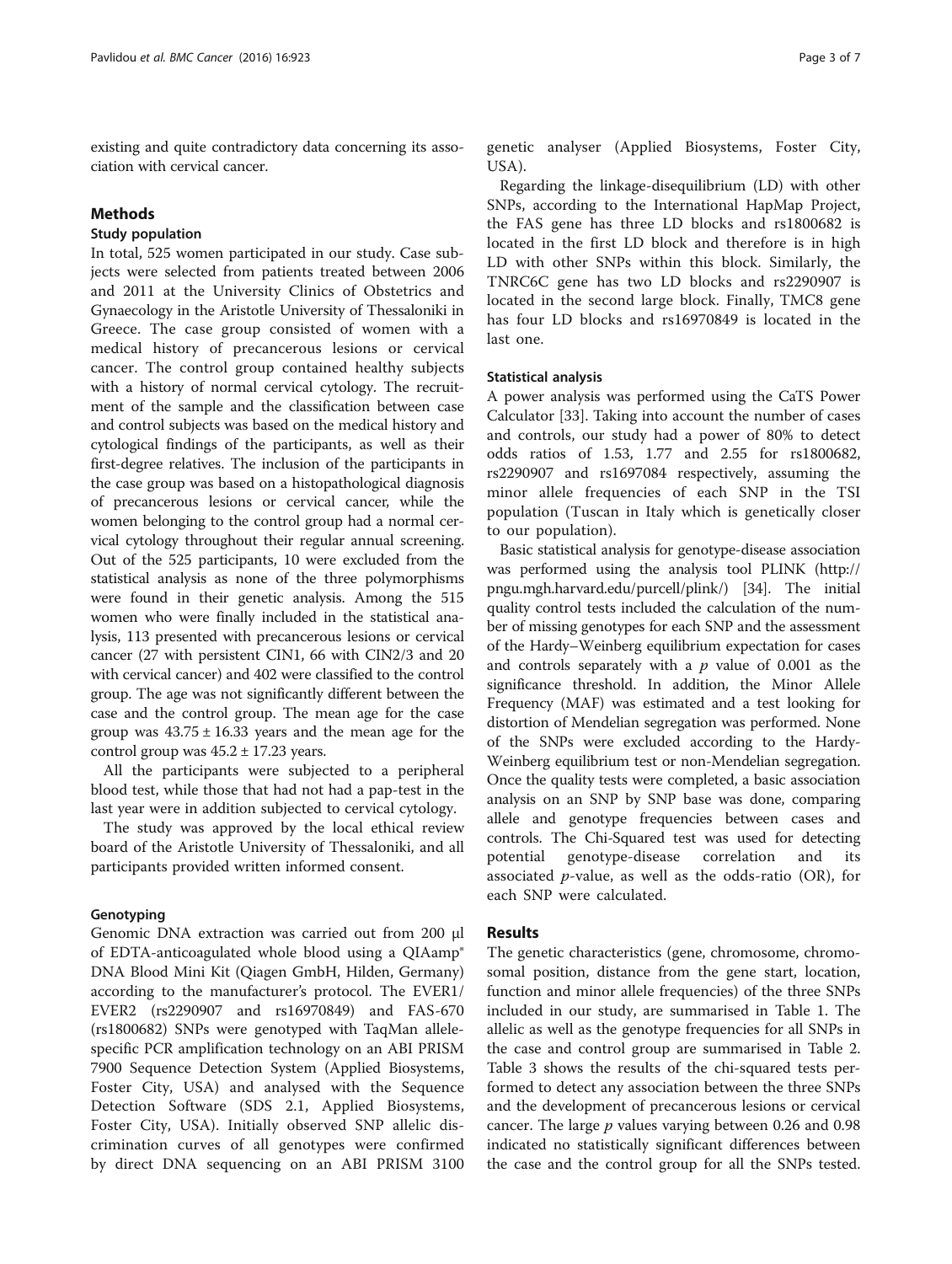| SNP        | Gene                | Chromosome | Chromosome Position <sup>ª</sup> | Distance from gene start | Gene position  | <b>Function</b> | <b>MAF</b> <sup>b</sup> |
|------------|---------------------|------------|----------------------------------|--------------------------|----------------|-----------------|-------------------------|
| rs1800682  | FAS                 |            | 90749963                         | $325^{\circ}$            | 5' upstream    | regulatory      | C(0.403)                |
| rs2290907  | TNRC6C <sup>d</sup> |            | 76093677                         | 93483 <sup>e</sup>       | Intron 18-19   | No-codina       | G(0.115)                |
| rs16970849 | TMC8                |            | 76133908                         | 8403 <sup>t</sup>        | Intron $11-12$ | No-codina       | A (0.049)               |

<span id="page-3-0"></span>Table 1 Genetic characteristics of the SNPs rs1800682, rs2290907and rs16970849

<sup>a</sup>Chromosome positions of each SNP based on dbSNP human build 138 and human genome build 37.5

<sup>b</sup>MAF: minor allele frequency based on HapMap data in CEU population

<sup>c</sup>Distance from FAS gene start (90750288)-forward strand

<sup>d</sup>TNRC6C: trinucleotide repeat containing 6C gene (4 kb distance from TMC6)

<sup>e</sup>Distance from TNRC6Cgene start (76000194)-forward strand (15.3 kb distant from TMC6 gene start)

f Distance fromTMC8 gene start (76125505)-forward strand

The linear estimated effect sizes were 0.2, 2.2 and 55% for SNPs rs1800682, rs2290907 and rs16970849 respectively. None of them were significant.

The lack of association between the studied SNPs and cervical cancer was further confirmed by the large  $p$  values obtained by the genotype-based analysis (Table [4](#page-4-0)) as well as the dominant and recessive model analysis (Table [5](#page-5-0)). Both comparisons failed to detect any statistically significant difference between the case and the control group. At this point it should be mentioned that no results were obtained for the recessive model in the case of the SNP rs16970849, due to the fact that there were no women with AA genotype detected in the study sample.

A supplementary analysis was performed comparing the control group with each one of the following subgroups: CIN1/CIN2, CIN2/CIN3 and CIN3/Cervical cancer. Borderline significant difference ( $p$  value = 0.079)

| <b>Table 2</b> Allelic and genotype frequencies for SNPs rs1800682, |  |
|---------------------------------------------------------------------|--|
| rs2290907, rs16970849 in the control and case group                 |  |

| SNP        | Genotypes/alleles | Controls, n (%) | Cases, n (%) |
|------------|-------------------|-----------------|--------------|
| rs1800682  |                   |                 |              |
| Genotype   | TT                | 119 (0.318)     | 34 (0.315)   |
|            | <b>TC</b>         | 161 (0.431)     | 47 (0.435)   |
|            | CC                | 94 (0.251)      | 27 (0.250)   |
| Allele     | Τ                 | 399 (0.533)     | 115 (0.532)  |
|            | $\overline{C}$    | 349 (0.467)     | 101 (0.468)  |
| rs2290907  |                   |                 |              |
| Genotype   | AA                | 279 (0.722)     | 76 (0.710)   |
|            | AG                | 94 (0.244)      | 28 (0.262)   |
|            | GG                | 13 (0.034)      | 3(0.028)     |
| Allele     | A                 | 652 (0.845)     | 180 (0.841)  |
|            | G                 | 120 (0.155)     | 34 (0.159)   |
| rs16970849 |                   |                 |              |
| Genotype   | GG                | 369 (0.946)     | 99 (0.917)   |
|            | GA                | 21 (0.054)      | 9(0.083)     |
|            | AA                | $\mathbf 0$     | 0            |
| Allele     | G                 | 759 (0.973)     | 207 (0.958)  |
|            | Α                 | 21 (0.027)      | 9(0.042)     |

was only found by the allelic model between the control group and the CIN1/CIN2 patients' subgroup for the polymorphism rs16970849. No statistically significant difference was detected by the comparison of the other subgroups with the control group.

According to the results of the statistical analysis none of the SNPs included in our study can be associated with statistical significance with the development of precancerous lesions or cervical cancer.

#### **Discussion**

The aim of our study was to evaluate the potential contribution of certain EVER1/2 and FAS polymorphisms to the susceptibility for cervical cancer. None of the three SNPs investigated in the present study (rs1800682, rs2290907 and rs16970849) present any statistically significant association with the development of persistent precancerous lesions or cervical cancer.

Current literature data regarding EVER genes presume their participation in the control of the HPV life cycle and pathogenesis as well as their influence on the host's immune responses and, therefore, its capacity for HPV clearance [[35](#page-6-0), [36\]](#page-6-0). According to the model proposed by Lazarczyck et al., the interaction between the E5 protein of the HPV with the TMC/ZnT complex in keratinocytes could lead to an increased level of intracellular free  $Zn^{2+}$ with a consequent increased activity of transcription factors and viral replication [[37](#page-6-0)]. The regions of EVER1/ TMC6 and EVER2/TMC8 have been previously reported as interesting candidate genes in persistent viral infections and cervical cancer [\[14](#page-6-0)]. The SNP-based analysis of Wang et al. revealed a statistically significant association of the SNP rs9893818 with cervical precancer and cancer, but not with HPV persistence [[14](#page-6-0)].

The selection of the SNPs rs2290907and rs16970849 was based on the association of these polymorphisms with susceptibility to cervical cancer, shown recently by Castro et al. [\[16](#page-6-0)]. This was the largest study to date to analyse the role of EVER polymorphisms in the development of cervical cancer by examining the 58 kb genomic region harbouring the TMC6 and TMC8 genes in the Swedish population. The sample size of this study was 2989 cases and 2281 controls, with 93% of the cases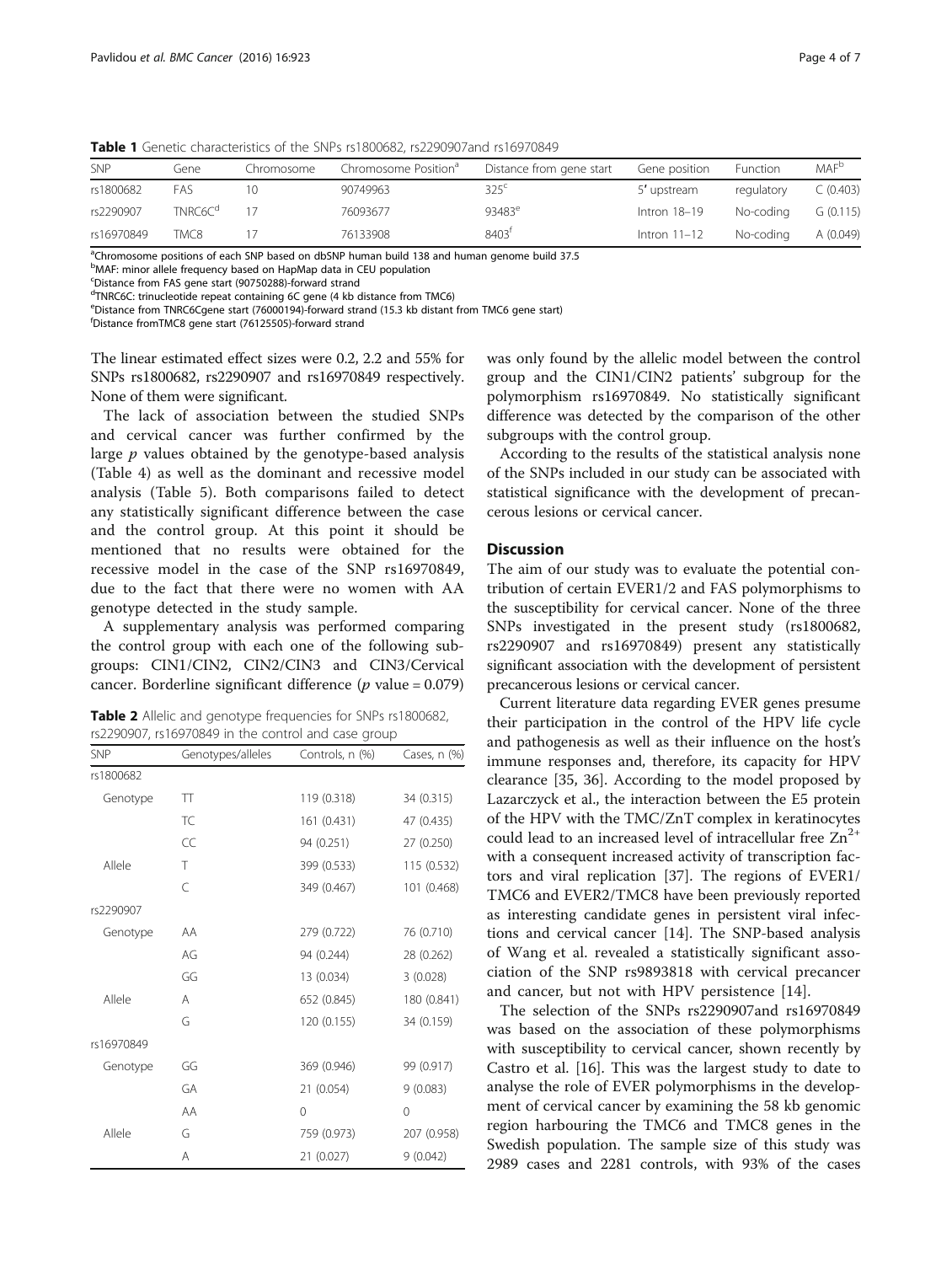<span id="page-4-0"></span>Table 3 Allelic-based analysis in the control and case group for the SNPs rs1800682, rs2290907, rs16970849

| SNP        | Case group frequency<br>of minor allele | Control group frequency<br>of minor allele | Chi-square test | $P$ value | OR (95% CI)               |
|------------|-----------------------------------------|--------------------------------------------|-----------------|-----------|---------------------------|
| rs1800682  | 0.4676                                  | 0.4666                                     | 0.0006938       | 0.979     | $1.004$ $(0.741 - 1.360)$ |
| rs2290907  | 0.1589                                  | 0.1554                                     | 0.01503         | 0.902     | 1.026 (0.678-1.554)       |
| rs16970849 | 0.04167                                 | 0.02692                                    | 1.259           | 0.262     | 1.571 (0.709-3.483)       |

diagnosed with CIN3 and 7% with ICC. Among the 22 genotyped SNPs, rs2290907 and rs16970849 were found to be significantly associated with cervical cancer  $(rs2290907: \text{OR GGvsAA} = 0.6, 95\% \text{ CI: } 0.3-0.9, p = 0.02$ and rs16970849: OR AGvsGG = 0.8, 95% CI: 0.66–0.98,  $p = 0.03$ ). In contrast to the study of Castro et al., our study did not detect any statistically significant association between these polymorphisms and susceptibility to cervical cancer. The ethnically distinct populations could be a possible explanation to the opposed results of the two studies. In fact, the genotype frequencies of the SNP rs16970849 in our sample were in the opposite direction from that noted in the study of the Swedish population. GG genotype was overrepresented in the control group in our study (94.6%) and in the case group in the study of Castro et al. (90.2%). This might reflect the differences in the genetic background between the two populations. Since this is the first study investigating the association of the EVER genes with cervical cancer in a Greek population, no other data from an ethnically similar sample are available for comparison.

The FAS gene, belonging to the TNF receptors superfamily, has been related to an altered apoptosis procedure and potential failure to induce apoptosis of HPVinfected cells. The association between the cell surface death receptor FAS and cervical cancer has been widely studied in the past with most of the studies resulting in conflicting findings. Two recent meta-analyses, performed to clarify the already existing contradictory data, show no association between the most investigated FAS-670 polymorphism and susceptibility to cervical cancer in Caucasian, Asian and African populations [\[38](#page-6-0), [39](#page-6-0)]. Shen et al. included ten studies in the meta-analysis with a total of 4,904 participants (2,317 cases and 2,587 controls). After calculating the ORs for the allele, the homozygous, the dominant and the recessive genetic models, they concluded that there is no association between FAS-670 polymorphism and susceptibility to cervical cancer in both Caucasian and Asian women [[38](#page-6-0)]. Similarly, the meta-analysis performed by Chen et al., consisting of seven studies (1856 cervical cancer patients and 2097 controls), showed a lack of association of the FAS-670 polymorphism with cervical cancer [[39](#page-6-0)]. The findings of our study agree with the conclusions of these two recently published meta-analyses, validating the absence of association between the FAS-670 promoter polymorphism and susceptibility to persistent precancerous lesions and development of cervical cancer in the Greek female population.

To our knowledge this is the first study in the Greek population. Since it was designed as a hospitalbased study and was performed in a relatively small sample, the conclusions may be susceptible to selection bias. Furthermore, the inclusion of women with precancerous lesions in the group of cases may not have been as strong as a group of patients exclusively with cervical cancer. Nevertheless, the aim of our study was to detect any possible association of certain polymorphisms with persistent HPV infection, which could be seen in cases of precancerous lesions as well as cases of cervical cancer. Finally, another type of

| <b>SNP</b> | Genotype | Controls   | Cases      | $p$ -value | OR (95% CI)            |
|------------|----------|------------|------------|------------|------------------------|
| rs1800682  | aa(CC)   | 94(25.1%)  | 27(25.0%)  | 0.996      | $0.955(0.539 - 1.690)$ |
|            | Aa(TC)   | 161(43.1%) | 47(43.5%)  |            | 1.022(0.619-1.686)     |
|            | AA(TT)   | 119(31.8%) | 34(31.5%)  |            |                        |
| rs2290907  | aa(GG)   | 13(3.4%)   | $3(2.8\%)$ | 0.8994     | $0.847(0.235 - 3.049)$ |
|            | Aa(AG)   | 94(24.3%)  | 28(26.2%)  |            | 1.094(0.668-1.789)     |
|            | AA(AA)   | 279(72.3%) | 76(71.0%)  |            |                        |
| rs16970849 | aa(AA)   | $O(0\%)$   | $0(0\%)$   | 0.2544     | ۰                      |
|            | Aa(GA)   | 21(5.4%)   | $9(8.3\%)$ |            | 1.597(0.709-3.597)     |
|            | AA(GG)   | 369(94.6%) | 99(91.7%)  |            |                        |
|            |          |            |            |            |                        |

Table 4 Genotype-based analysis in the control and case group for the SNPs rs1800682, rs2290907, rs16970849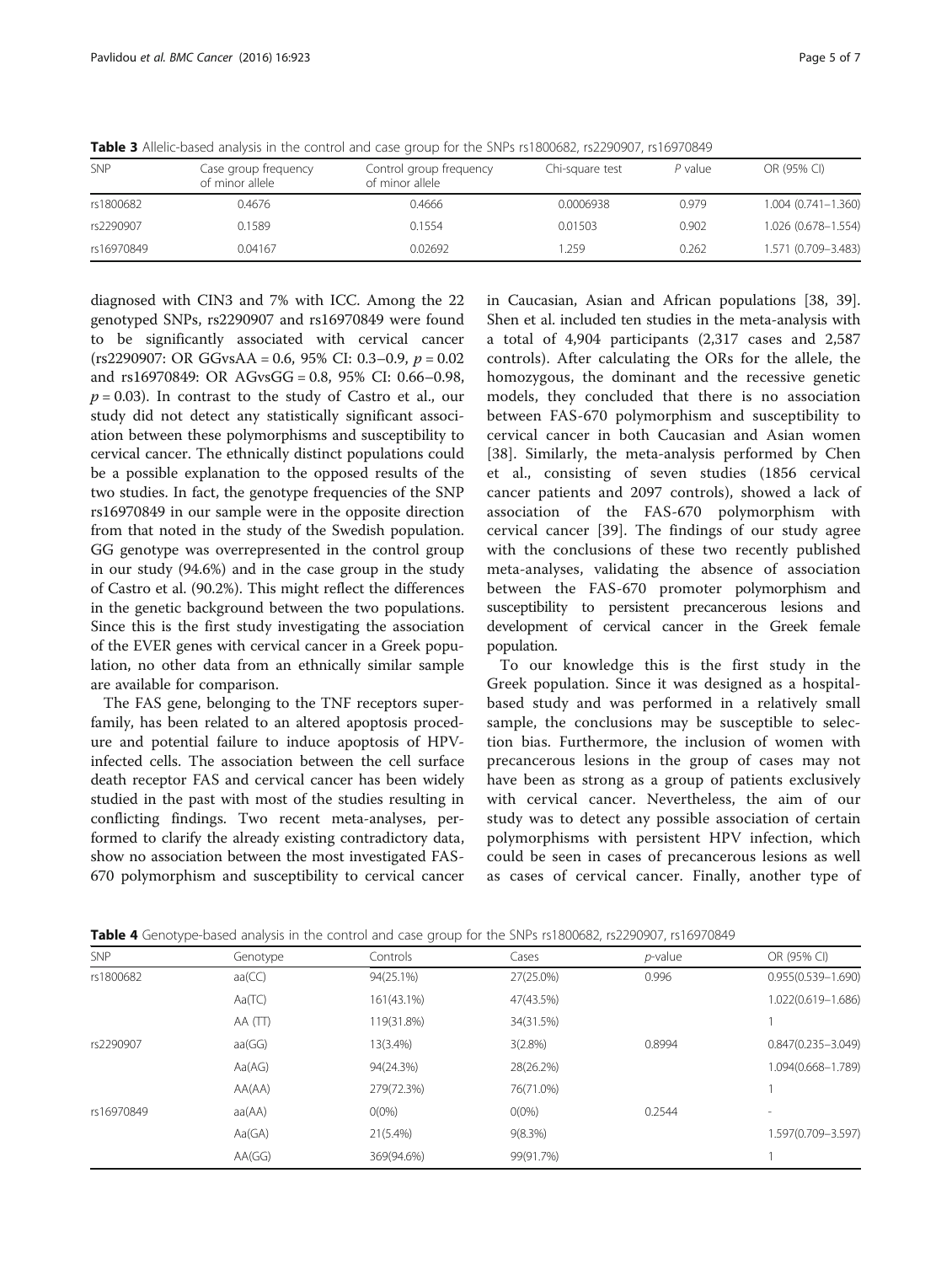| <b>SNP</b> | Genotype | Controls   | Cases      | Dominant model<br>(aa/Aa versus AA)<br>$p$ -value | Recessive model<br>(aa versus AA/Aa)<br>$p$ -value |
|------------|----------|------------|------------|---------------------------------------------------|----------------------------------------------------|
| rs1800682  | aa(CC)   | 94(25.1%)  | 27(25.0%)  | 0.9472                                            | 0.9775                                             |
|            | Aa(TC)   | 161(43.1%) | 47(43.5%)  |                                                   |                                                    |
|            | AA (TT)  | 119(31.8%) | 34(31.5%)  |                                                   |                                                    |
| rs2290907  | aa(GG)   | 13(3.4%)   | $3(2.8\%)$ | 0.7986                                            | 0.7708                                             |
|            | Aa(AG)   | 94(24.3%)  | 28(26.2%)  |                                                   |                                                    |
|            | AA(AA)   | 279(72.3%) | 76(71.0%)  |                                                   |                                                    |
| rs16970849 | aa(AA)   | $O(0\%)$   | $O(0\%)$   | 0.2544                                            |                                                    |
|            | Aa(GA)   | 21(5.4%)   | $9(8.3\%)$ |                                                   |                                                    |
|            | AA(GG)   | 369(94.6%) | 99(91.7%)  |                                                   |                                                    |

<span id="page-5-0"></span>Table 5 Dominant/recessive model in the control and case group for the SNPs rs1800682, rs2290907, rs16970849

limitation to consider is the small sample size of our study, which could not allow the declaration of a null result from the present study.

# Conclusions

The present study did not show any significant association of the EVER1/2 polymorphisms (rs2290907and rs16970849) with cervical cancer. However, it does provide additional data favouring no association between the FAS polymorphism (rs1800682) and the susceptibility to persistent precancerous lesions and cervical cancer. Current literature data for EVER1/2 polymorphisms and cervical cancer are very limited worldwide, therefore larger scale prospective studies are necessary in order to further clarify the role of these polymorphisms in cervical carcinogenesis.

#### Abbreviations

CIN1/2/3: Cervical intraepithelial neoplasia grade 1/2/3; CTLs: Cytotoxic T lymphocytes; EV: Epidermodysplasia verruciformis; HPV: Human papillomavirus; HSIL/LSIL: High/low grade squamous intra-epithelial lesions; ICC: Invasive cervical carcinoma; LD: Linkage-disequilibrium; MAF: Minor allele frequency; OR: Odds-ratio; SNPs: Single nucleotide polymorphisms; STAT1: Signal transducer and activator of transcription 1; TMC6/8 gene: Transmembrane channel-like protein 6/8 gene; TNF: Tumor necrosis factor

#### Acknowledgements

The authors are indebted to the nurses, residents, and consultants of the University Clinics of Obstetrics and Gynaecology in the Aristotle University of Thessaloniki in Greece who were involved in the management of patients, and to all patients who participated in the study. We would also like to thank the personnel of the laboratory of Molecular Biology of the Papageorgiou General Hospital in Thessaloniki, Greece, who ensured the appropriate conservation of the blood samples throughout the study. Finally, Dr Ben Herring and Dr Odysseas Agorastakis are kindly acknowledged for proofreading the final version and offering their valuable help with language corrections.

#### Funding

The present study was developed on a self-funding base, using a personal budget of Evangelia Pavlidou for the reagents used in the laboratory analysis.

#### Availability of data and material

The datasets analysed during the current study are available from the corresponding author on reasonable request.

#### Authors' contributions

EP was responsible for the collection of the samples used in this study, the supervision of the laboratory and statistical analysis, as well as the interpretation of the study results and the writing of the manuscript. AD: participated in the laboratory analysis, the design of the study and the supervision of the manuscript. RE and AB performed the statistical analysis. ED carried out the laboratory analysis of the genetic polymorphisms. GMH participated in the laboratory analysis of the genetic polymorphisms. TA conceived the study and was the main supervisor of the research team, participating in the interpretation of the results and the revision of the manuscript. All authors read and approved the final manuscript.

#### Competing interests

The authors declare that they have no competing interests.

#### Consent for publication

Not applicable. All information relating to patient samples is entirely unidentifiable and there are no details on individuals reported within the manuscript.

#### Ethics approval and consent to participate

The study was approved by the local ethical review board of the Aristotle University of Thessaloniki, and all participants provided written informed consent.

#### Author details

<sup>1</sup>Department of Gynaecology and Obstetrics, Geneva University Hospitals Geneva, Switzerland. <sup>2</sup>4th University Clinic of Obstetrics and Gynecology, Aristotle University of Thessaloniki, "Hippokrateion" General Hospital of Thessaloniki, Thessaloniki, Greece. <sup>3</sup>Department of Obstetrics and Gynaecology, Faculty of Medicine, University of Thessaly, University Hospital of Larissa, Larissa, Greece. <sup>4</sup>Institut de Biotecnologia i Biomedicina/ Departament de Genètica i de Microbiologia, Universitat Autònoma Barcelona, 08192Cerdanyola, Barcelona, Spain. <sup>5</sup>Department of Neurology Laboratory of Neurogenetics, Faculty of Medicine, University of Thessaly, University Hospital of Larissa, Larissa, Greece.

#### Received: 24 July 2016 Accepted: 20 November 2016 Published online: 29 November 2016

#### References

- 1. Jemal A, Bray F, Center MM, Ferlay J, Ward E, Forman D. Global cancer statistics. CA Cancer J Clin. 2011;61:69–90.
- 2. Ferlay J, Bray F, Pisani P, Parkin DM. GLOBOCAN 2002: Cancer Incidence, mortality and prevalence worldwide. IARC CancerBase No. 5, version 2.0. Lyon: IARC Press; 2004.
- 3. Zur Hausen H. Condylomata acuminata and human genital cancer. Cancer Res. 1976;36:794.
- 4. Zur Hausen H. Human papillomaviruses and their possible role in squamous cell carcinomas. Curr Top Microbiol Immunol. 1977;78:1–30.